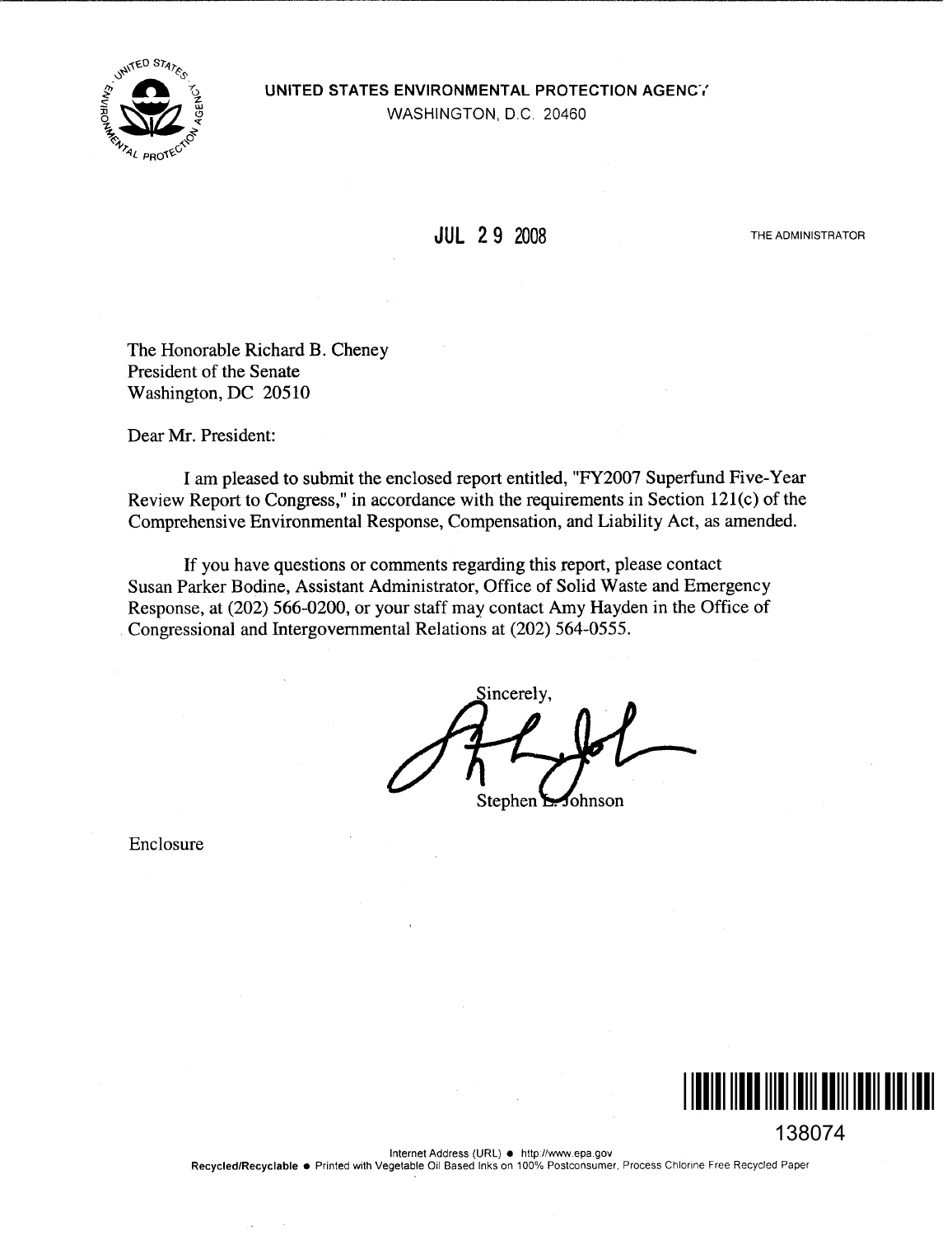

## UNITED STATES ENVIRONMENTAL PROTECTION AGENCY

WASHINGTON, D.C. 20460

JUL 2 9 2008

THE ADMINISTRATOR

The Honorable Nancy Pelosi Speaker of the House of Representatives Washington, DC 20515

Dear Madam Speaker:

I am pleased to submit the enclosed report entitled, "FY2007 Superfund Five-Year Review Report to Congress," in accordance with the requirements in Section 121(c) of the Comprehensive Environmental Response, Compensation, and Liability Act, as amended.

If you have questions or comments regarding this report, please contact Susan Parker Bodine, Assistant Administrator, Office of Solid Waste and Emergency Response, at (202) 566-0200, or your staff may contact Amy Hayden in the Office of Congressional and Intergovernmental Relations at (202) 564-0555 .

Sincerely, Stephen  $\Sigma$ Johnson

Enclosure

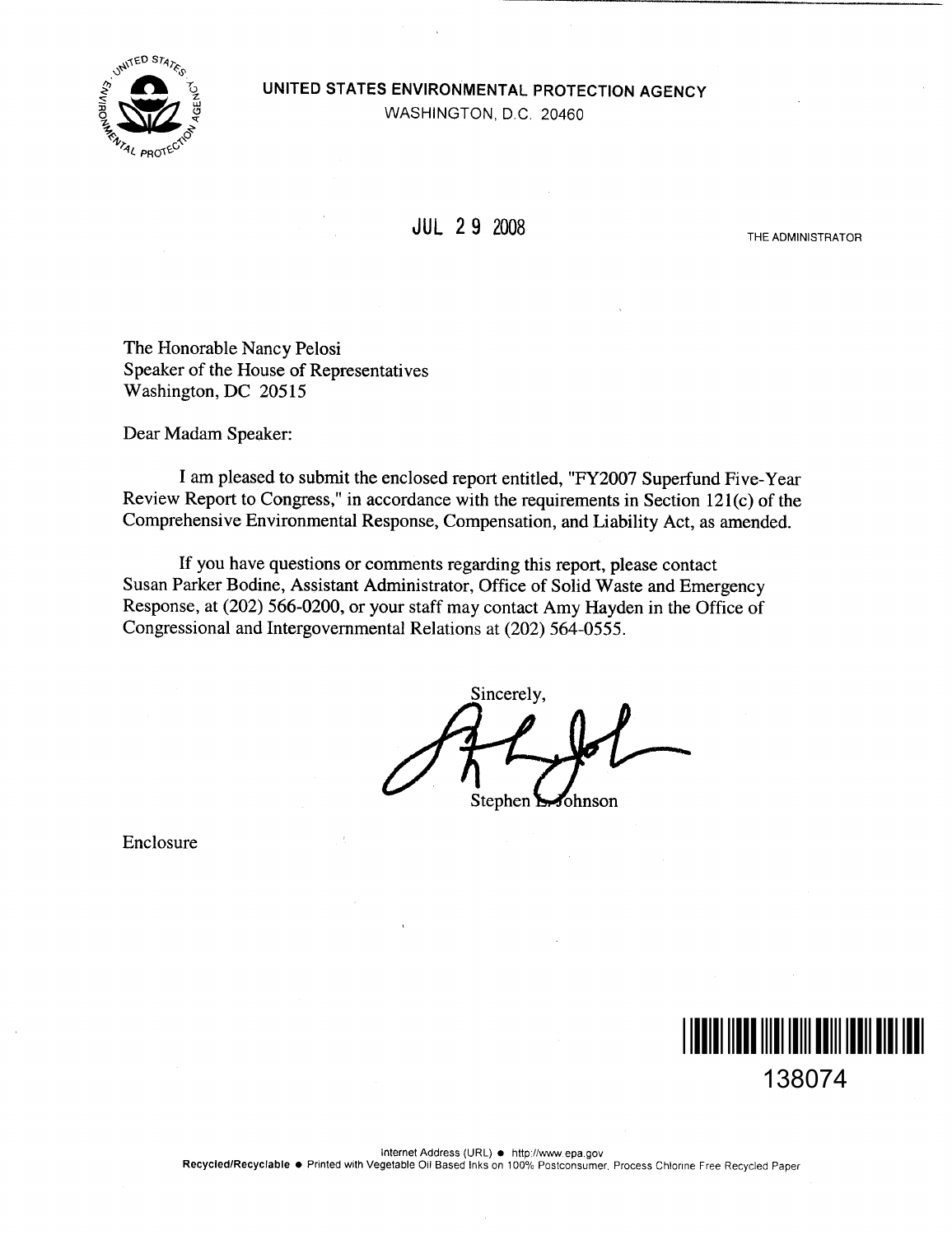#### FY 2007 REPORT TO CONGRESS SUPERFUND FIVE-YEAR REVIEWS

#### PURPOSE:

The U.S. Environmental Protection Agency (EPA) is responsible for reviewing Superfund remedial actions at least every five years where hazardous substances, pollutants, or contaminants will remain on site above levels that allow for unlimited use and unrestricted exposure. EPA is also responsible for preparing a report to Congress on these reviews.

#### **BACKGROUND:**

Section 121(c) of the Comprehensive Environmental Response, Compensation, and Liability Act (CERCLA), as amended, states:

"If the President selects a remedial action that results in any hazardous substances, pollutants, or contaminants remaining at the site, the President shall review such remedial action no less often than each 5 years after the initiation of such remedial action to assure that human health and the environment are being protected by the remedial action being implemented. In addition, if upon such review it is the judgment of the President that action is appropriate at such site in accordance with section 9604 or 9606 of the Title, the President shall take or require such action. "

CERCLA also requires that EPA report to Congress information regarding these sites for which the reviews are required. This report provides a list of sites, information about sites where additional work is required, and contacts for additional information.

#### FINDINGS:

The attached table presents a list of statutory five-year reviews for non-federal sites and NPL federal sites, including the following:

- Reviews due in FY 2007, currently completed;
- . Reviews due in prior or later fiscal years, but completed in FY 2007;
- Reviews due in FY 2007, still pending; and
- Reviews due in prior fiscal years; still pending.

For non-federal sites, a total of 126 sites required five-year reviews in FY 2007. Reviews for 125 of the 126 sites requiring reviews were completed. Another 9 reviews due in other fiscal years also were completed, bringing the total number of non-federal site five-year reviews completed to 134.



138074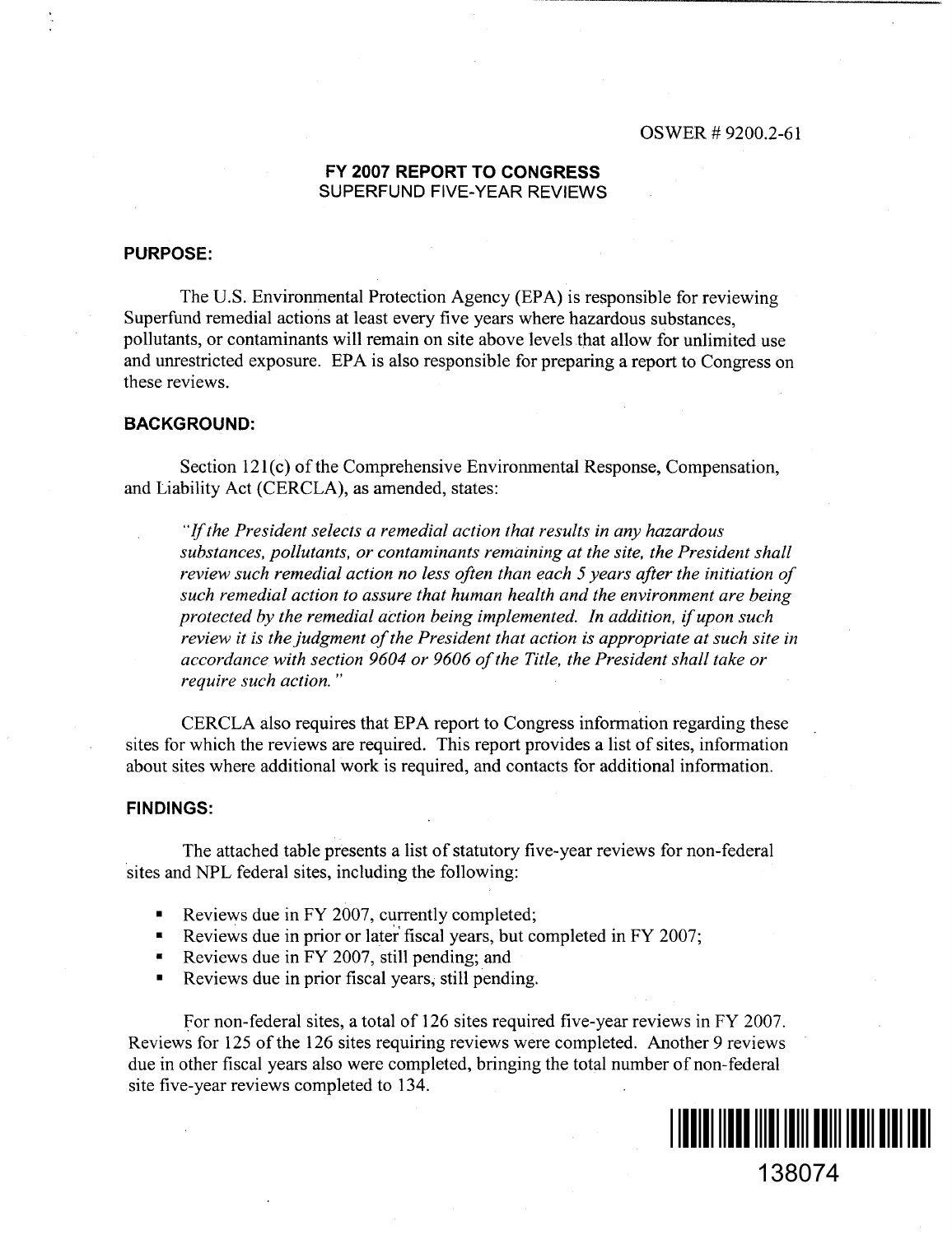For federal sites, atotal of 23 sites required five-year reviews in FY 2007. Twenty-two reviews were completed for 21 of the 23 sites requiring reviews. Another 13 reviews for 12 sites due in other fiscal years also were completed, bringing the total number of federal site five-year reviews completed to 35.

In all, the total number of five-year reviews completed for both non-federal and federal sites was 169. The remedies at 19 of these sites (or portions of the sites) required additional work or additional study. For these sites, implementation of the recommendations in the five-year review reports are underway.

For FY 2007, two federal site five-year reviews remain pending. The federal agencies responsible for producing these five-year review reports are aware that these reports are due and we are working with the agencies to complete them. One non-federal site five-year review also is pending. In addition, four five-year reviews (one federal and three non-federal) that were due in fiscal years prior to FY 2007 remain pending. EPA expects that these seven reviews will be completed in the near future.

The five-year reviews contained in this report are publicly available. Additional information for any five-year reviews identified in this report can be obtained by contacting the Office of Superfund Remediation and Technology Innovation at (703) 603-8960, or the Superfund Call Center at (703) 412-9810 or (800) 424-9346 . Copies of all five-year review reports also are available on the national Superfund web page (http://cfpub .epa.gov/fiveyear/).

 $\overline{2}$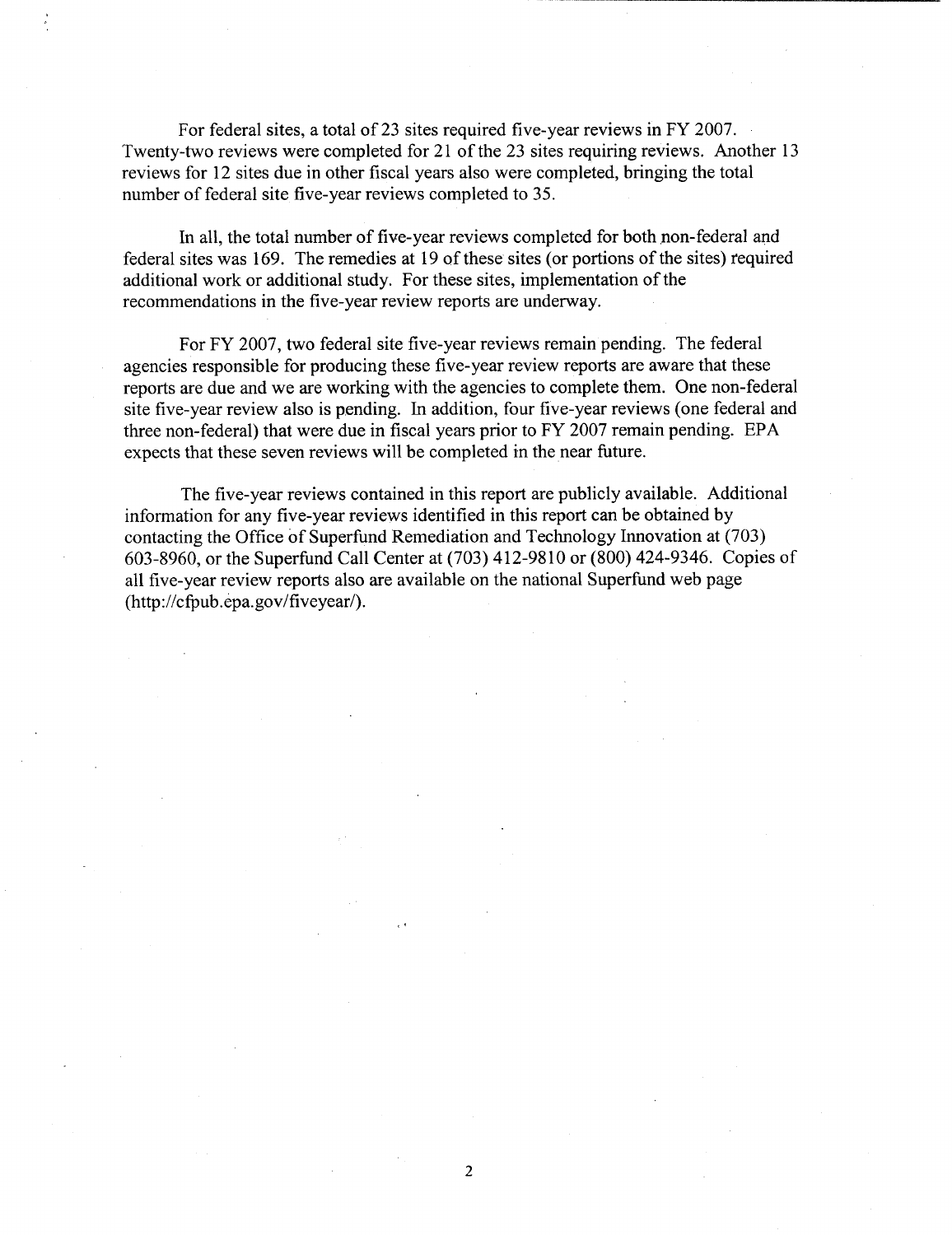|                 |                                           | Federal T         | <b>Fiscal</b> |                         |                                      |
|-----------------|-------------------------------------------|-------------------|---------------|-------------------------|--------------------------------------|
|                 |                                           | <b>Site</b>       | Year          | Date                    | Protectiveness                       |
| Region          | <b>Site Name</b>                          | $(*)$             | Due           | Completed               | Statement <sup>1</sup>               |
| $\overline{01}$ | <b>AUBURN ROAD LANDFILL</b>               |                   | 2007          |                         | 09/28/2007 Short-Term Protective     |
| 01              | HANSCOM FIELD/HANSCOM AIR FORCE           | $\ast$            |               |                         |                                      |
|                 | <b>BASE</b>                               |                   | 2007          | 09/27/2007 Protective   |                                      |
| 01              | KELLOGG-DEERING WELL FIELD                |                   | 2007          |                         | 09/28/2007 Short-Term Protective     |
| 01              | MATERIALS TECHNOLOGY LABORATORY           | $\ast$            | 2007          |                         | 03/20/2006 Short-Term Protective     |
|                 | (USARMY)                                  |                   |               |                         |                                      |
| 01              | <b>NEW LONDON SUBMARINE BASE</b>          | $\ast$            | 2007          | 12/21/2006 Protective   |                                      |
| 01              | O'CONNOR CO.                              |                   | 2007          | 09/21/2007 Protective   |                                      |
| 01              | PETERSON/PURITAN, INC.                    |                   | 2007          |                         | 09/28/2007 Protectiveness Deferred   |
| 01              | PINE STREET CANAL                         |                   | 2007          |                         | 10/03/2006 Short-Term Protective     |
| 01              | PORTSMOUTH NAVAL SHIPYARD                 | $\ast$            | 2007          | 08/07/2007 Protective   |                                      |
| 01              | UNION CHEMICAL CO., INC.                  |                   | 2007          |                         | 09/28/2007 Short-Term Protective     |
| 02              | CALDWELL TRUCKING CO.                     |                   | 2007          |                         | 09/26/2007 Will be Protective        |
| $\overline{02}$ | DE REWAL CHEMICAL CO.                     |                   | 2007          | 07/05/2007 Protective   |                                      |
| 02              | FACET ENTERPRISES, INC.                   |                   | 2007          |                         | 09/28/2007   Protectiveness Deferred |
| 02              | FEDERAL CREOSOTE                          |                   | 2007          |                         | 06/07/2007 Short-Term Protective     |
| 02              | FOREST GLEN MOBILE HOME SUBDIVISION       |                   | 2007          | 09/26/2007 Protective   |                                      |
| 02              | <b>GRIFFISS AIR FORCE BASE (11 AREAS)</b> | $\ast$            | 2007          |                         | 09/15/2005 Will be Protective        |
| 02              | KATONAH MUNICIPAL WELL                    |                   | 2007          | 09/25/2007 Protective   |                                      |
| 02              | <b>OLD BETHPAGE LANDFILL</b>              |                   | 2007          | 09/28/2007 Protective   |                                      |
| 02              | <b>SAYREVILLE LANDFILL</b>                |                   |               |                         |                                      |
| 02              | <b>SINCLAIR REFINERY</b>                  |                   | 2007          |                         | 06/27/2007 Short-Term Protective     |
| 02              | <b>SOUTH BRUNSWICK LANDFILL</b>           |                   | 2007          |                         | 09/26/2007 Short-Term Protective     |
|                 |                                           |                   | 2007          | 09/24/2007 Protective   |                                      |
| 02              | SWOPE OIL & CHEMICAL CO.                  |                   | 2007          |                         | 09/20/2007   Will be Protective      |
| 02              | <b>SYOSSET LANDFILL</b>                   |                   | 2007          | 01/19/2007 Protective   |                                      |
| 02              | WHITE CHEMICAL CORP.                      |                   | 2007          |                         | 08/16/2007 Will be Protective        |
| 03              | ABEX CORP.                                |                   | 2007          | 09/13/2007 Protective   |                                      |
| 03              | <b>AMBLER ASBESTOS PILES</b>              |                   | 2007          |                         | 09/25/2007 Short-Term Protective     |
| 03              | <b>BROWN'S BATTERY BREAKING</b>           |                   | 2007          |                         | 09/24/2007 Short-Term Protective     |
| 03              | <b>CHISMAN CREEK</b>                      |                   | 2007          |                         | 12/07/2006 Short-Term Protective     |
| 03              | <b>EAST MOUNT ZION</b>                    |                   | 2007          |                         | 08/06/2007 Short-Term Protective     |
| 03              | FIKE CHEMICAL, INC.                       |                   | 2007          |                         | 09/27/2007 Protectiveness Deferred   |
| 03              | $\alpha$<br><b>HELEVA LANDFILL</b>        |                   | 2007          |                         | 09/18/2007 Protectiveness Deferred   |
| 03              | <b>HRANICA LANDFILL</b>                   |                   | 2007          |                         | 05/23/2007 Protectiveness Deferred   |
| 03              | MIDDLETOWN AIR FIELD                      |                   | 2007          |                         | 09/29/2007 Protectiveness Deferred   |
|                 | NAVAL AIR DEVELOPMENT CENTER (8           |                   |               |                         |                                      |
| 03              | <b>WASTE AREAS)</b>                       | $\ast$            | 2007          | 08/14/2007   Protective |                                      |
| 03              | <b>NAVAL WEAPONS STATION - YORKTOWN</b>   | $\overline{\ast}$ | 2007          | 03/24/2008   Protective |                                      |
| 03              | ORDNANCE WORKS DISPOSAL AREAS             |                   | 2007          |                         | 09/18/2006 Short-Term Protective     |
| 03              | PALMERTON ZINC PILE                       |                   | 2007          |                         | 09/28/2007 Will be Protective        |
| 03              | SALTVILLE WASTE DISPOSAL PONDS            |                   | 2007          | 09/27/2007              | Will be Protective                   |
| 03              | TOBYHANNA ARMY DEPOT                      | $\ast$            | 2007          | 09/29/2007 Protective   |                                      |
|                 | WESTINGHOUSE ELECTRIC CORP. (SHARON       |                   |               |                         |                                      |
| 03              | PLANT)                                    |                   | 2007          |                         | 09/29/2006 Short-Term Protective     |
|                 |                                           |                   |               |                         |                                      |

### Reviews Due in FY 2007, Currently Completed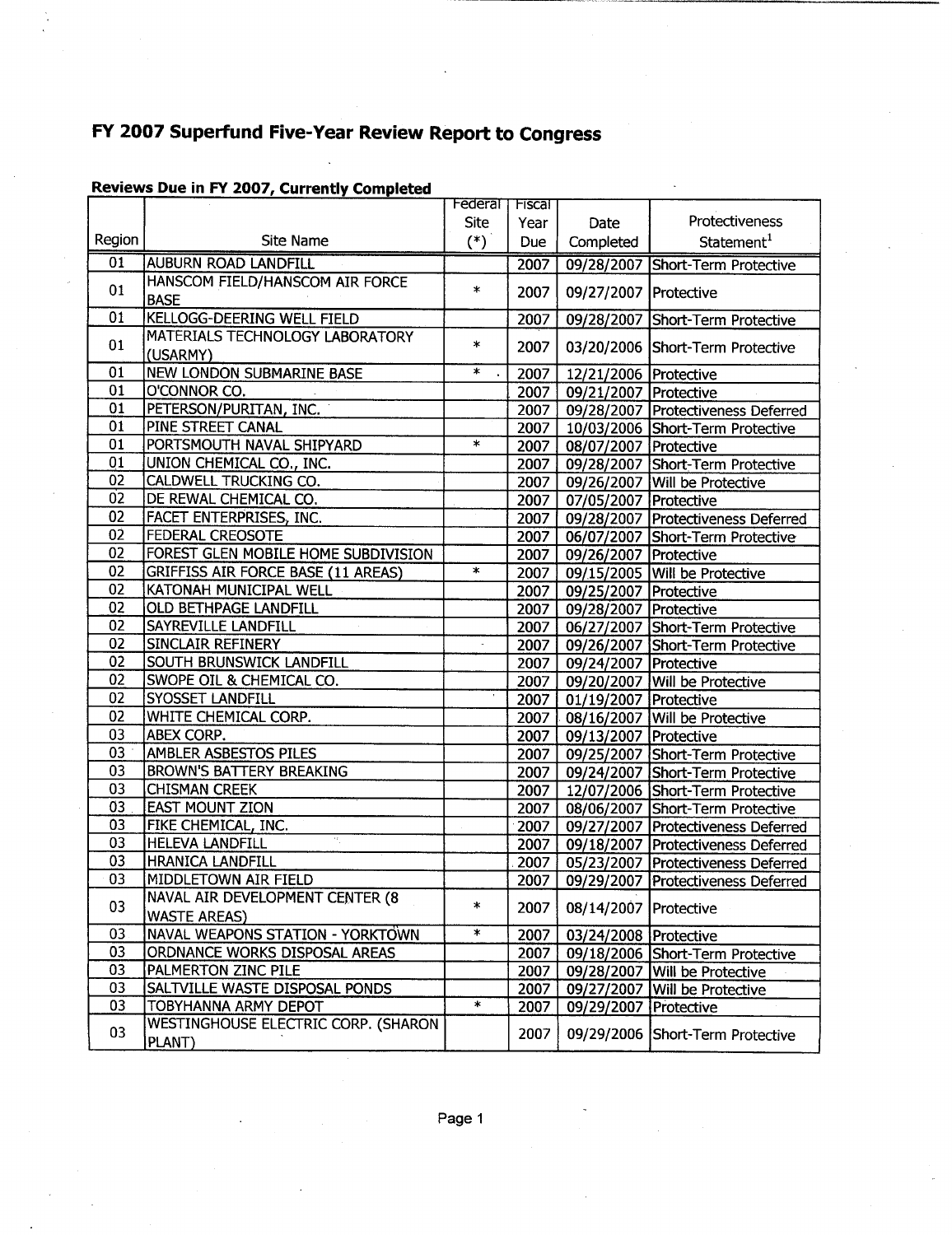| Protectiveness<br><b>Site</b><br>Date<br>Year<br>Statement <sup>1</sup><br>Completed<br>$(*)$<br><b>Due</b><br>Site Name<br>Region<br>2007<br>07/02/2007 Protective<br><b>WILDCAT LANDFILL</b><br>0 <sub>3</sub><br>YORK COUNTY SOLID WASTE AND REFUSE<br>09/28/2007 Protectiveness Deferred<br>2007<br>03<br><b>AUTHORITY LANDFILL</b><br>08/28/2007 Short-Term Protective<br>2007<br>ARLINGTON BLENDING & PACKAGING<br>04<br>2007<br>04/26/2007 Short-Term Protective<br>B&B CHEMICAL CO., INC.<br>04<br>09/11/2007 Short-Term Protective<br>2007<br>BATTERY TECH (DURACELL-LEXINGTON)<br>04<br>09/27/2007 Protective<br>2007<br><b>BRANTLEY LANDFILL</b><br>04<br><b>BYPASS 601 GROUND WATER</b><br>06/14/2007 Short-Term Protective<br>2007<br>04<br><b>CONTAMINATION</b><br>09/27/2007 Short-Term Protective<br>2007<br>$\sim$<br>CHEMTRONICS, INC.<br>04<br>09/27/2007 Short-Term Protective<br>2007<br>ESCAMBIA WOOD - PENSACOLA<br>04<br>08/24/2007 Short-Term Protective<br>2007<br>FORT HARTFORD COAL CO. STONE QUARRY<br>04<br>09/19/2007   Protective<br>2007<br>04<br>LEWISBURG DUMP<br>09/25/2007 Short-Term Protective<br>2007<br>LEXINGTON COUNTY LANDFILL AREA<br>04<br>09/13/2007 Short-Term Protective<br>2007<br>MARTIN-MARIETTA, SODYECO, INC.<br>04<br>MATHIS BROTHERS LANDFILL (SOUTH<br>09/24/2007 Protective<br>2007<br>04<br>MARBLE TOP ROAD)<br>09/28/2007 Will be Protective<br>2007<br><b>MAXEY FLATS NUCLEAR DISPOSAL</b><br>04<br>09/28/2007 Short-Term Protective<br>2007<br>NATIONAL STARCH & CHEMICAL CORP.<br>04<br>06/28/2007 Short-Term Protective<br>2007<br>NEWPORT DUMP<br>04<br>09/10/2007 Short-Term Protective<br>2007<br>POTTER'S SEPTIC TANK SERVICE PITS<br>04<br>T.H. AGRICULTURE & NUTRITION CO.<br>09/26/2007   Protective<br>2007<br>04<br>(MONTGOMERY PLANT)<br>09/19/2007 Protective<br>2007<br>TRANS CIRCUITS, INC.<br>04<br>ACME SOLVENT RECLAIMING, INC.<br>09/21/2007 Short-Term Protective<br>2007<br>05<br>(MORRISTOWN PLANT)<br>08/15/2007 Short-Term Protective<br>ALBION-SHERIDAN TOWNSHIP LANDFILL<br>2007<br>05<br>BAYTOWN TOWNSHIP GROUND WATER<br>03/29/2007   Protective<br>2007<br>05<br><b>PLUME</b> |
|--------------------------------------------------------------------------------------------------------------------------------------------------------------------------------------------------------------------------------------------------------------------------------------------------------------------------------------------------------------------------------------------------------------------------------------------------------------------------------------------------------------------------------------------------------------------------------------------------------------------------------------------------------------------------------------------------------------------------------------------------------------------------------------------------------------------------------------------------------------------------------------------------------------------------------------------------------------------------------------------------------------------------------------------------------------------------------------------------------------------------------------------------------------------------------------------------------------------------------------------------------------------------------------------------------------------------------------------------------------------------------------------------------------------------------------------------------------------------------------------------------------------------------------------------------------------------------------------------------------------------------------------------------------------------------------------------------------------------------------------------------------------------------------------------------------------------------------------------------------------------------------------------------------------------------------------------------------------------------------------------------------------------------------------------------------------------------------------------------------------------------------------------------------------------|
|                                                                                                                                                                                                                                                                                                                                                                                                                                                                                                                                                                                                                                                                                                                                                                                                                                                                                                                                                                                                                                                                                                                                                                                                                                                                                                                                                                                                                                                                                                                                                                                                                                                                                                                                                                                                                                                                                                                                                                                                                                                                                                                                                                          |
|                                                                                                                                                                                                                                                                                                                                                                                                                                                                                                                                                                                                                                                                                                                                                                                                                                                                                                                                                                                                                                                                                                                                                                                                                                                                                                                                                                                                                                                                                                                                                                                                                                                                                                                                                                                                                                                                                                                                                                                                                                                                                                                                                                          |
|                                                                                                                                                                                                                                                                                                                                                                                                                                                                                                                                                                                                                                                                                                                                                                                                                                                                                                                                                                                                                                                                                                                                                                                                                                                                                                                                                                                                                                                                                                                                                                                                                                                                                                                                                                                                                                                                                                                                                                                                                                                                                                                                                                          |
|                                                                                                                                                                                                                                                                                                                                                                                                                                                                                                                                                                                                                                                                                                                                                                                                                                                                                                                                                                                                                                                                                                                                                                                                                                                                                                                                                                                                                                                                                                                                                                                                                                                                                                                                                                                                                                                                                                                                                                                                                                                                                                                                                                          |
|                                                                                                                                                                                                                                                                                                                                                                                                                                                                                                                                                                                                                                                                                                                                                                                                                                                                                                                                                                                                                                                                                                                                                                                                                                                                                                                                                                                                                                                                                                                                                                                                                                                                                                                                                                                                                                                                                                                                                                                                                                                                                                                                                                          |
|                                                                                                                                                                                                                                                                                                                                                                                                                                                                                                                                                                                                                                                                                                                                                                                                                                                                                                                                                                                                                                                                                                                                                                                                                                                                                                                                                                                                                                                                                                                                                                                                                                                                                                                                                                                                                                                                                                                                                                                                                                                                                                                                                                          |
|                                                                                                                                                                                                                                                                                                                                                                                                                                                                                                                                                                                                                                                                                                                                                                                                                                                                                                                                                                                                                                                                                                                                                                                                                                                                                                                                                                                                                                                                                                                                                                                                                                                                                                                                                                                                                                                                                                                                                                                                                                                                                                                                                                          |
|                                                                                                                                                                                                                                                                                                                                                                                                                                                                                                                                                                                                                                                                                                                                                                                                                                                                                                                                                                                                                                                                                                                                                                                                                                                                                                                                                                                                                                                                                                                                                                                                                                                                                                                                                                                                                                                                                                                                                                                                                                                                                                                                                                          |
|                                                                                                                                                                                                                                                                                                                                                                                                                                                                                                                                                                                                                                                                                                                                                                                                                                                                                                                                                                                                                                                                                                                                                                                                                                                                                                                                                                                                                                                                                                                                                                                                                                                                                                                                                                                                                                                                                                                                                                                                                                                                                                                                                                          |
|                                                                                                                                                                                                                                                                                                                                                                                                                                                                                                                                                                                                                                                                                                                                                                                                                                                                                                                                                                                                                                                                                                                                                                                                                                                                                                                                                                                                                                                                                                                                                                                                                                                                                                                                                                                                                                                                                                                                                                                                                                                                                                                                                                          |
|                                                                                                                                                                                                                                                                                                                                                                                                                                                                                                                                                                                                                                                                                                                                                                                                                                                                                                                                                                                                                                                                                                                                                                                                                                                                                                                                                                                                                                                                                                                                                                                                                                                                                                                                                                                                                                                                                                                                                                                                                                                                                                                                                                          |
|                                                                                                                                                                                                                                                                                                                                                                                                                                                                                                                                                                                                                                                                                                                                                                                                                                                                                                                                                                                                                                                                                                                                                                                                                                                                                                                                                                                                                                                                                                                                                                                                                                                                                                                                                                                                                                                                                                                                                                                                                                                                                                                                                                          |
|                                                                                                                                                                                                                                                                                                                                                                                                                                                                                                                                                                                                                                                                                                                                                                                                                                                                                                                                                                                                                                                                                                                                                                                                                                                                                                                                                                                                                                                                                                                                                                                                                                                                                                                                                                                                                                                                                                                                                                                                                                                                                                                                                                          |
|                                                                                                                                                                                                                                                                                                                                                                                                                                                                                                                                                                                                                                                                                                                                                                                                                                                                                                                                                                                                                                                                                                                                                                                                                                                                                                                                                                                                                                                                                                                                                                                                                                                                                                                                                                                                                                                                                                                                                                                                                                                                                                                                                                          |
|                                                                                                                                                                                                                                                                                                                                                                                                                                                                                                                                                                                                                                                                                                                                                                                                                                                                                                                                                                                                                                                                                                                                                                                                                                                                                                                                                                                                                                                                                                                                                                                                                                                                                                                                                                                                                                                                                                                                                                                                                                                                                                                                                                          |
|                                                                                                                                                                                                                                                                                                                                                                                                                                                                                                                                                                                                                                                                                                                                                                                                                                                                                                                                                                                                                                                                                                                                                                                                                                                                                                                                                                                                                                                                                                                                                                                                                                                                                                                                                                                                                                                                                                                                                                                                                                                                                                                                                                          |
|                                                                                                                                                                                                                                                                                                                                                                                                                                                                                                                                                                                                                                                                                                                                                                                                                                                                                                                                                                                                                                                                                                                                                                                                                                                                                                                                                                                                                                                                                                                                                                                                                                                                                                                                                                                                                                                                                                                                                                                                                                                                                                                                                                          |
|                                                                                                                                                                                                                                                                                                                                                                                                                                                                                                                                                                                                                                                                                                                                                                                                                                                                                                                                                                                                                                                                                                                                                                                                                                                                                                                                                                                                                                                                                                                                                                                                                                                                                                                                                                                                                                                                                                                                                                                                                                                                                                                                                                          |
|                                                                                                                                                                                                                                                                                                                                                                                                                                                                                                                                                                                                                                                                                                                                                                                                                                                                                                                                                                                                                                                                                                                                                                                                                                                                                                                                                                                                                                                                                                                                                                                                                                                                                                                                                                                                                                                                                                                                                                                                                                                                                                                                                                          |
|                                                                                                                                                                                                                                                                                                                                                                                                                                                                                                                                                                                                                                                                                                                                                                                                                                                                                                                                                                                                                                                                                                                                                                                                                                                                                                                                                                                                                                                                                                                                                                                                                                                                                                                                                                                                                                                                                                                                                                                                                                                                                                                                                                          |
|                                                                                                                                                                                                                                                                                                                                                                                                                                                                                                                                                                                                                                                                                                                                                                                                                                                                                                                                                                                                                                                                                                                                                                                                                                                                                                                                                                                                                                                                                                                                                                                                                                                                                                                                                                                                                                                                                                                                                                                                                                                                                                                                                                          |
|                                                                                                                                                                                                                                                                                                                                                                                                                                                                                                                                                                                                                                                                                                                                                                                                                                                                                                                                                                                                                                                                                                                                                                                                                                                                                                                                                                                                                                                                                                                                                                                                                                                                                                                                                                                                                                                                                                                                                                                                                                                                                                                                                                          |
|                                                                                                                                                                                                                                                                                                                                                                                                                                                                                                                                                                                                                                                                                                                                                                                                                                                                                                                                                                                                                                                                                                                                                                                                                                                                                                                                                                                                                                                                                                                                                                                                                                                                                                                                                                                                                                                                                                                                                                                                                                                                                                                                                                          |
|                                                                                                                                                                                                                                                                                                                                                                                                                                                                                                                                                                                                                                                                                                                                                                                                                                                                                                                                                                                                                                                                                                                                                                                                                                                                                                                                                                                                                                                                                                                                                                                                                                                                                                                                                                                                                                                                                                                                                                                                                                                                                                                                                                          |
|                                                                                                                                                                                                                                                                                                                                                                                                                                                                                                                                                                                                                                                                                                                                                                                                                                                                                                                                                                                                                                                                                                                                                                                                                                                                                                                                                                                                                                                                                                                                                                                                                                                                                                                                                                                                                                                                                                                                                                                                                                                                                                                                                                          |
|                                                                                                                                                                                                                                                                                                                                                                                                                                                                                                                                                                                                                                                                                                                                                                                                                                                                                                                                                                                                                                                                                                                                                                                                                                                                                                                                                                                                                                                                                                                                                                                                                                                                                                                                                                                                                                                                                                                                                                                                                                                                                                                                                                          |
|                                                                                                                                                                                                                                                                                                                                                                                                                                                                                                                                                                                                                                                                                                                                                                                                                                                                                                                                                                                                                                                                                                                                                                                                                                                                                                                                                                                                                                                                                                                                                                                                                                                                                                                                                                                                                                                                                                                                                                                                                                                                                                                                                                          |
|                                                                                                                                                                                                                                                                                                                                                                                                                                                                                                                                                                                                                                                                                                                                                                                                                                                                                                                                                                                                                                                                                                                                                                                                                                                                                                                                                                                                                                                                                                                                                                                                                                                                                                                                                                                                                                                                                                                                                                                                                                                                                                                                                                          |
|                                                                                                                                                                                                                                                                                                                                                                                                                                                                                                                                                                                                                                                                                                                                                                                                                                                                                                                                                                                                                                                                                                                                                                                                                                                                                                                                                                                                                                                                                                                                                                                                                                                                                                                                                                                                                                                                                                                                                                                                                                                                                                                                                                          |
|                                                                                                                                                                                                                                                                                                                                                                                                                                                                                                                                                                                                                                                                                                                                                                                                                                                                                                                                                                                                                                                                                                                                                                                                                                                                                                                                                                                                                                                                                                                                                                                                                                                                                                                                                                                                                                                                                                                                                                                                                                                                                                                                                                          |
| 08/15/2007 Protective<br>2007<br>05<br><b>BOWERS LANDFILL</b>                                                                                                                                                                                                                                                                                                                                                                                                                                                                                                                                                                                                                                                                                                                                                                                                                                                                                                                                                                                                                                                                                                                                                                                                                                                                                                                                                                                                                                                                                                                                                                                                                                                                                                                                                                                                                                                                                                                                                                                                                                                                                                            |
| 09/04/2007 Protectiveness Deferred<br>2007<br>05<br>CONTINENTAL STEEL CORP.                                                                                                                                                                                                                                                                                                                                                                                                                                                                                                                                                                                                                                                                                                                                                                                                                                                                                                                                                                                                                                                                                                                                                                                                                                                                                                                                                                                                                                                                                                                                                                                                                                                                                                                                                                                                                                                                                                                                                                                                                                                                                              |
| DOUGLASS ROAD/UNIROYAL, INC.,                                                                                                                                                                                                                                                                                                                                                                                                                                                                                                                                                                                                                                                                                                                                                                                                                                                                                                                                                                                                                                                                                                                                                                                                                                                                                                                                                                                                                                                                                                                                                                                                                                                                                                                                                                                                                                                                                                                                                                                                                                                                                                                                            |
| 09/11/2007 Short-Term Protective<br>2007<br>05<br>LANDFILL                                                                                                                                                                                                                                                                                                                                                                                                                                                                                                                                                                                                                                                                                                                                                                                                                                                                                                                                                                                                                                                                                                                                                                                                                                                                                                                                                                                                                                                                                                                                                                                                                                                                                                                                                                                                                                                                                                                                                                                                                                                                                                               |
| 07/12/2007 Short-Term Protective<br><b>E.H. SCHILLING LANDFILL</b><br>2007<br>05                                                                                                                                                                                                                                                                                                                                                                                                                                                                                                                                                                                                                                                                                                                                                                                                                                                                                                                                                                                                                                                                                                                                                                                                                                                                                                                                                                                                                                                                                                                                                                                                                                                                                                                                                                                                                                                                                                                                                                                                                                                                                         |
| 2007   07/20/2007 Short-Term Protective<br><b>EAU CLAIRE MUNICIPAL WELL FIELD</b><br>05                                                                                                                                                                                                                                                                                                                                                                                                                                                                                                                                                                                                                                                                                                                                                                                                                                                                                                                                                                                                                                                                                                                                                                                                                                                                                                                                                                                                                                                                                                                                                                                                                                                                                                                                                                                                                                                                                                                                                                                                                                                                                  |
| 09/21/2007 Short-Term Protective<br>2007<br>FOREST WASTE PRODUCTS<br>05                                                                                                                                                                                                                                                                                                                                                                                                                                                                                                                                                                                                                                                                                                                                                                                                                                                                                                                                                                                                                                                                                                                                                                                                                                                                                                                                                                                                                                                                                                                                                                                                                                                                                                                                                                                                                                                                                                                                                                                                                                                                                                  |
| 07/06/2007 Protective<br>2007<br>05<br>FULTZ LANDFILL                                                                                                                                                                                                                                                                                                                                                                                                                                                                                                                                                                                                                                                                                                                                                                                                                                                                                                                                                                                                                                                                                                                                                                                                                                                                                                                                                                                                                                                                                                                                                                                                                                                                                                                                                                                                                                                                                                                                                                                                                                                                                                                    |
| 09/20/2007<br>Protective<br>2007<br>KOHLER CO. LANDFILL<br>05                                                                                                                                                                                                                                                                                                                                                                                                                                                                                                                                                                                                                                                                                                                                                                                                                                                                                                                                                                                                                                                                                                                                                                                                                                                                                                                                                                                                                                                                                                                                                                                                                                                                                                                                                                                                                                                                                                                                                                                                                                                                                                            |
| 09/20/2007 Will be Protective<br>2007<br>LAUER I SANITARY LANDFILL<br>05                                                                                                                                                                                                                                                                                                                                                                                                                                                                                                                                                                                                                                                                                                                                                                                                                                                                                                                                                                                                                                                                                                                                                                                                                                                                                                                                                                                                                                                                                                                                                                                                                                                                                                                                                                                                                                                                                                                                                                                                                                                                                                 |
| 07/20/2007 Short-Term Protective<br>2007<br>MOTOR WHEEL, INC.<br>05                                                                                                                                                                                                                                                                                                                                                                                                                                                                                                                                                                                                                                                                                                                                                                                                                                                                                                                                                                                                                                                                                                                                                                                                                                                                                                                                                                                                                                                                                                                                                                                                                                                                                                                                                                                                                                                                                                                                                                                                                                                                                                      |
| 09/18/2007 Short-Term Protective<br>2007<br>NATIONAL PRESTO INDUSTRIES, INC.<br>05                                                                                                                                                                                                                                                                                                                                                                                                                                                                                                                                                                                                                                                                                                                                                                                                                                                                                                                                                                                                                                                                                                                                                                                                                                                                                                                                                                                                                                                                                                                                                                                                                                                                                                                                                                                                                                                                                                                                                                                                                                                                                       |
| 09/18/2007 Short-Term Protective<br>2007<br>05<br>OAK GROVE SANITARY LANDFILL                                                                                                                                                                                                                                                                                                                                                                                                                                                                                                                                                                                                                                                                                                                                                                                                                                                                                                                                                                                                                                                                                                                                                                                                                                                                                                                                                                                                                                                                                                                                                                                                                                                                                                                                                                                                                                                                                                                                                                                                                                                                                            |
| 05/04/2007 Short-Term Protective<br>2007<br>05<br>ORMET CORP.                                                                                                                                                                                                                                                                                                                                                                                                                                                                                                                                                                                                                                                                                                                                                                                                                                                                                                                                                                                                                                                                                                                                                                                                                                                                                                                                                                                                                                                                                                                                                                                                                                                                                                                                                                                                                                                                                                                                                                                                                                                                                                            |
| 09/19/2007 Short-Term Protective<br>2007<br>OTT/STORY/CORDOVA CHEMICAL CO.<br>05                                                                                                                                                                                                                                                                                                                                                                                                                                                                                                                                                                                                                                                                                                                                                                                                                                                                                                                                                                                                                                                                                                                                                                                                                                                                                                                                                                                                                                                                                                                                                                                                                                                                                                                                                                                                                                                                                                                                                                                                                                                                                         |

## Reviews Due in FY 2007, Currently Completed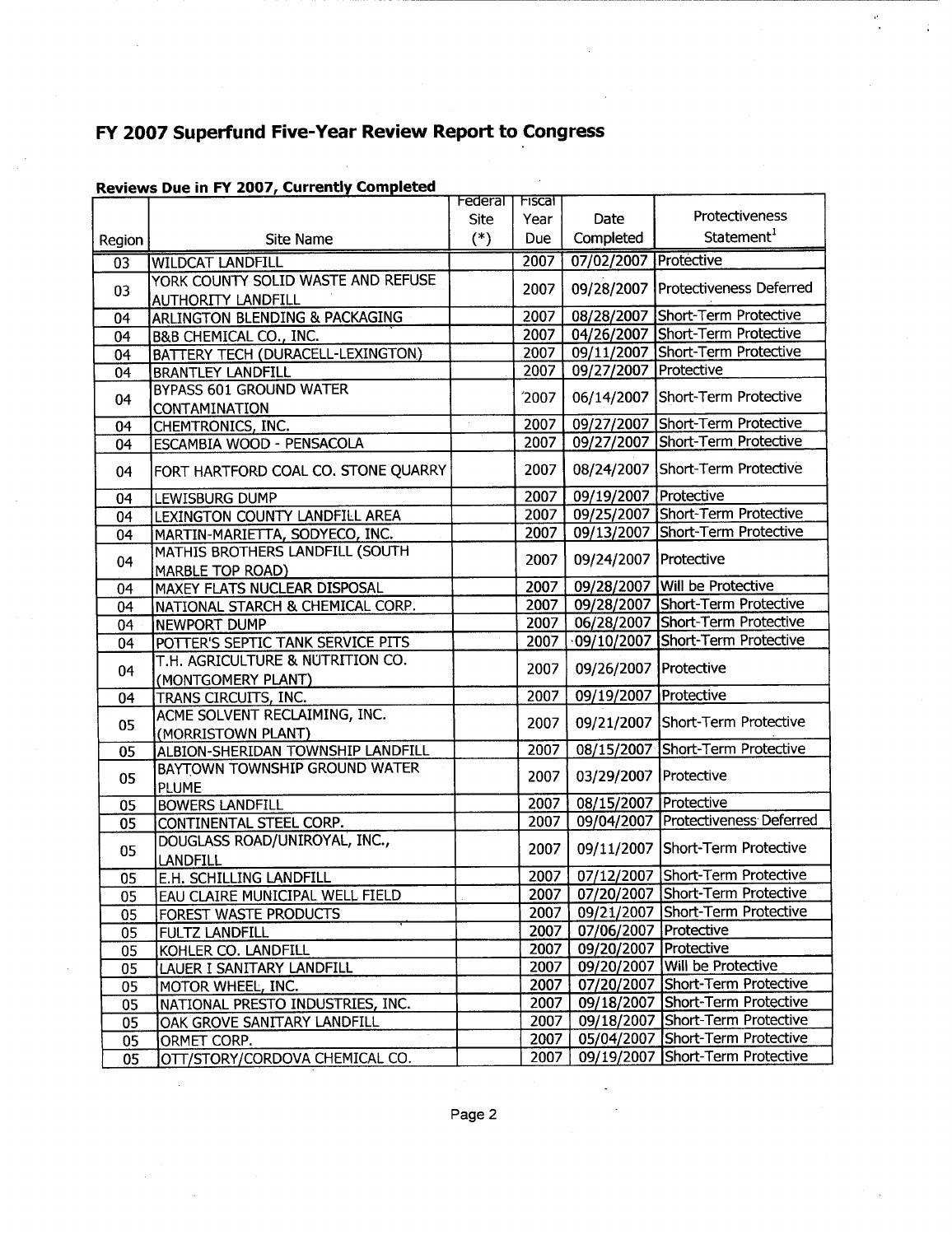|        |                                          | <b>Federal</b> I | <b>Fiscal</b> |                                |                                    |
|--------|------------------------------------------|------------------|---------------|--------------------------------|------------------------------------|
|        |                                          | <b>Site</b>      | Year          | Date                           | Protectiveness                     |
| Region | <b>Site Name</b>                         | $(*)$            | Due           | Completed                      | Statement <sup>1</sup>             |
| 05     | <b>OUTBOARD MARINE CORP.</b>             |                  | 2007          |                                | 09/26/2007 Not Protective          |
| 05     | PAGEL'S PIT                              |                  | 2007          |                                | 09/24/2007 Short-Term Protective   |
| 05     | PARSONS CASKET HARDWARE CO.              |                  | 2007          |                                | 05/30/2007 Short-Term Protective   |
| 05     | REFUSE HIDEAWAY LANDFILL                 |                  | 2007          |                                | 09/18/2007 Short-Term Protective   |
| 05     | ROSE TOWNSHIP DUMP                       |                  | 2007          |                                | 06/21/2007 Protectiveness Deferred |
| 05     | SANITARY LANDFILL CO. (INDUSTRIAL        |                  | 2007          | 09/25/2007   Protective        |                                    |
|        | WASTE DISPOSAL CO., INC.)                |                  |               |                                |                                    |
| 05     | SEYMOUR RECYCLING CORP.                  |                  | 2007          | 03/20/2007 Protective          |                                    |
| 05     | SPARTA LANDFILL                          |                  | 2007          |                                | 09/20/2007 Short-Term Protective   |
| 05     | <b>TOMAH FAIRGROUNDS</b>                 |                  | 2007          | 09/21/2007 Protective          |                                    |
| 05     | UNIVERSITY OF MINNESOTA (ROSEMOUNT       |                  | 2007          |                                | 06/15/2007 Short-Term Protective   |
|        | <b>RESEARCH CENTER)</b>                  |                  |               |                                |                                    |
| 05     | <b>WAUCONDA SAND &amp; GRAVEL</b>        |                  | 2007          |                                | 08/21/2007 Short-Term Protective   |
| 05     | <b>WHEELER PIT</b>                       |                  | 2007          |                                | 09/18/2007 Short-Term Protective   |
| 05     | YEOMAN CREEK LANDFILL                    |                  | 2007          |                                | 02/27/2007 Not Protective          |
| 06     | <b>CLEVELAND MILL</b>                    |                  | 2007          | 08/20/2007   Protective        |                                    |
| 06     | <b>COMPASS INDUSTRIES (AVERY DRIVE)</b>  |                  | 2007          |                                | 04/24/2006 Short-Term Protective   |
| 06     | DOUBLE EAGLE REFINERY CO.                |                  | 2007          | 05/15/2007 Protective          |                                    |
| 06     | DUTCHTOWN TREATMENT PLANT                |                  | 2007          | 09/12/2007 Protective          |                                    |
| 06     | FOURTH STREET ABANDONED REFINERY         |                  | 2007          | 05/15/2007 Protective          |                                    |
| 06     | <b>FRENCH, LTD.</b>                      |                  | 2007          |                                | 03/15/2007 Will be Protective      |
| 06     | <b>GURLEY PIT</b>                        |                  | 2007          |                                | 09/27/2007 Short-Term Protective   |
| 06     | HARDAGE/CRINER                           |                  | 2007          | 09/24/2007   Protective        |                                    |
| 06     | <b>HIGHLANDS ACID PIT</b>                |                  | 2007          |                                | 09/28/2007 Short-Term Protective   |
| 06     | <b>INDUSTRIAL WASTE CONTROL</b>          |                  | 2007          | 09/26/2007 Protective          |                                    |
| 06     | MID-SOUTH WOOD PRODUCTS                  |                  | 2007          | 09/25/2007   Protective        |                                    |
| 06     | MOTCO, INC.                              |                  | 2007          |                                | 09/24/2007 Short-Term Protective   |
| 06     | OKLAHOMA REFINING CO.                    |                  | 2007          |                                | 08/17/2007 Short-Term Protective   |
| 06     | PAB OIL & CHEMICAL SERVICE, INC.         |                  | 2007          |                                | 07/24/2007 Short-Term Protective   |
| 06     | SOUTH CAVALCADE STREET                   |                  | 2007          |                                | 09/24/2007 Short-Term Protective   |
|        | <b>TINKER AIR FORCE BASE (SOLDIER</b>    | $\ast$           |               |                                |                                    |
| 06     | <b>CREEK/BUILDING 3001)</b>              |                  | 2007          | 09/27/2007   Protective        |                                    |
| 07     | ARKANSAS CITY DUMP                       |                  | 2007          | 07/20/2007   Protective        |                                    |
| 07     | E.I. DU PONT DE NEMOURS & CO., INC.      |                  |               |                                |                                    |
|        | (COUNTY ROAD X23)                        |                  | 2007          | 08/15/2007 Protective          |                                    |
| 07     | <b>FAIRFIELD COAL GASIFICATION PLANT</b> |                  |               | 2007   09/12/2007   Protective |                                    |
| 07     | FORT RILEY                               | $\ast$           | 2007          | 09/20/2007   Protective        |                                    |
|        | HASTINGS GROUND WATER                    |                  | 2007          |                                |                                    |
| 07     | <b>CONTAMINATION</b>                     |                  |               |                                | 07/17/2007 Protectiveness Deferred |
| 07     | JOHNS' SLUDGE POND                       |                  | 2007          | 09/19/2007   Protective        |                                    |
| 07     | LEHIGH PORTLAND CEMENT CO.               |                  | 2007          |                                | 09/20/2007 Short-Term Protective   |
| 07     | NORTHWESTERN STATES PORTLAND             |                  |               |                                |                                    |
|        | CEMENT CO.                               |                  | 2007          | 09/12/2007 Protective          |                                    |
| 07     | ORONOGO-DUENWEG MINING BELT              |                  | 2007          |                                | 08/27/2007 Will be Protective      |
| 07     | RED OAK CITY LANDFILL                    |                  | 2007          | 09/07/2007 Protective          |                                    |

### Reviews Due in FY 2007, Currently Completed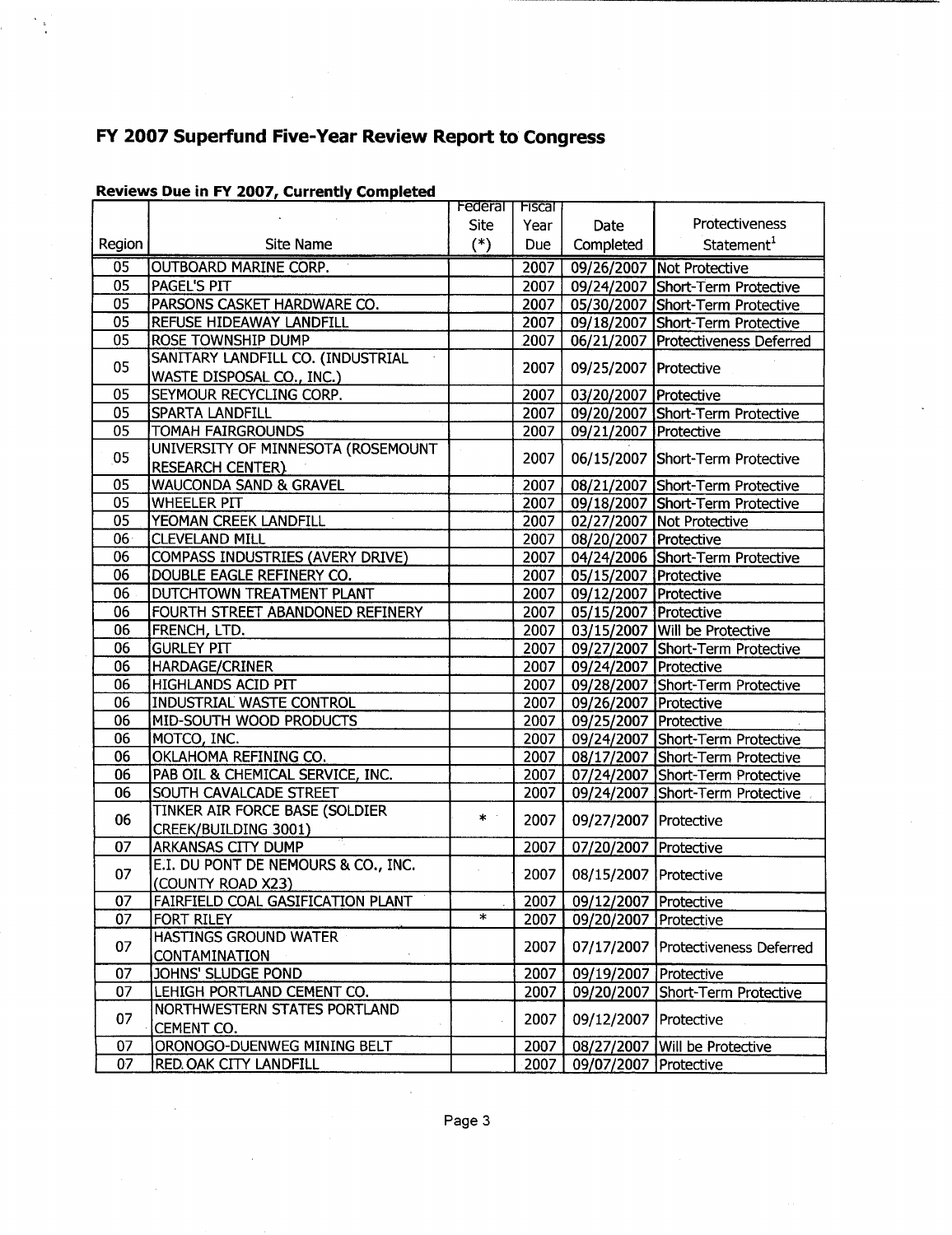|                 |                                    | Federal                 | Fiscal            |                       |                                    |
|-----------------|------------------------------------|-------------------------|-------------------|-----------------------|------------------------------------|
|                 |                                    | Site                    | Year              | Date                  | Protectiveness                     |
| Region          | <b>Site Name</b>                   | $(*)$                   | Due               | Completed             | Statement <sup>1</sup>             |
| $\overline{07}$ | <b>SOLID STATE CIRCUITS, INC.</b>  |                         | 2007              | 09/12/2007 Protective |                                    |
| $\overline{07}$ | <b>SYNTEX FACILITY</b>             |                         | 2007              | 09/27/2007 Protective |                                    |
| 08              | <b>BASIN MINING AREA</b>           |                         | 2007              |                       | 05/28/2008 Short-Term Protective   |
| 08              | CHEMICAL SALES CO.                 |                         | 2007              | 08/22/2007 Protective |                                    |
| 08              | <b>LINCOLN PARK</b>                |                         | 2007              |                       | 09/27/2007 Short-Term Protective   |
| 08              | MONTICELLO MILL TAILINGS (USDOE)   | $\ast$                  | 2007              | 06/11/2007 Protective |                                    |
| 08              | MONTICELLO RADIOACTIVELY           |                         | 2007              |                       |                                    |
|                 | <b>CONTAMINATED PROPERTIES</b>     |                         |                   | 06/11/2007 Protective |                                    |
| 08              | PORTLAND CEMENT (KILN DUST 2 & 3)  |                         | 2007              | 08/29/2007 Protective |                                    |
| 08              | <b>ROCKY FLATS PLANT (USDOE)</b>   | $\overline{\mathbf{x}}$ | 2007              | 09/14/2007 Protective |                                    |
| 08              | SMUGGLER MOUNTAIN                  |                         | 2007              | 06/26/2007 Protective |                                    |
| 08              | TOOELE ARMY DEPOT (NORTH AREA)     | Ä.                      | 2007              | 03/28/2008 Protective |                                    |
| 08              | WASATCH CHEMICAL CO. (LOT 6)       |                         | 2007              | 09/28/2007 Protective |                                    |
| 08              | <b>WHITEWOOD CREEK</b>             |                         | 2007              | 09/27/2007 Protective |                                    |
| 09              | APACHE POWDER CO.                  |                         | 2007              |                       | 09/25/2007 Short-Term Protective   |
| 09              | <b>FORT ORD</b>                    | $\overline{\ast}$       | 2007              |                       | 09/25/2007 Will be Protective      |
| 09              | LAWRENCE LIVERMORE NATL LAB (SITE  |                         | $\ast$<br>2007    | 12/14/2006 Protective |                                    |
|                 | 300) (USDOE)                       |                         |                   |                       |                                    |
| 09              | LAWRENCE LIVERMORE NATL LAB (SITE  | $\ast$                  | 2007              | 04/19/2007 Protective |                                    |
|                 | 300) (USDOE)                       |                         |                   |                       |                                    |
| 09              | <b>LUKE AIR FORCE BASE</b>         | $\ast$                  | 2007              | 09/19/2007 Protective |                                    |
| 09              | <b>MCCOLL</b>                      |                         | $\overline{2}007$ | 09/25/2007 Protective |                                    |
| 09              | MOFFETT NAVAL AIR STATION          | $\overline{\ast}$       | 2007              | 09/28/2007 Protective |                                    |
| 09              | SACRAMENTO ARMY DEPOT              | $\ast$                  | 2007              |                       | 09/24/2007 Protectiveness Deferred |
| 09              | SAN GABRIEL VALLEY (AREA 2)        |                         | 2007              | 09/27/2007 Protective |                                    |
| 09              | <b>SCHOFIELD BARRACKS (USARMY)</b> | $\ast$                  | 2007              | 09/24/2007 Protective |                                    |
| 09              | WATKINS-JOHNSON CO. (STEWART       |                         |                   |                       |                                    |
|                 | <b>DIVISION PLANT)</b>             |                         | 2007              | 09/26/2007 Protective |                                    |
| 10              | <b>ADAK NAVAL AIR STATION</b>      | $\star$                 | 2007              |                       | 07/23/2007 Will be Protective      |
| 10              | FORT LEWIS LOGISTICS CENTER        | $\star$                 | 2007              |                       | 09/28/2007 Short-Term Protective   |
| 10              | GOULD, INC.                        |                         | 2007              | 09/27/2007 Protective |                                    |
|                 | KERR-MCGEE CHEMICAL CORP. (SODA    |                         |                   |                       |                                    |
| 10              | <b>SPRINGS PLANT)</b>              |                         | 2007              |                       | 09/28/2007 Protectiveness Deferred |
| 10              | <b>NORTHSIDE LANDFILL</b>          |                         | 2007              |                       | 09/28/2007 Short-Term Protective   |
| 10              | <b>SILVER MOUNTAIN MINE</b>        |                         | 2007              | 09/21/2007 Protective |                                    |
| 10              | <b>WYCKOFF CO./EAGLE HARBOR</b>    |                         | 2007              |                       | 09/26/2007 Will be Protective      |

## Reviews Due in FY 2007, Currently Completed

#### Reviews Due in Prior or Later Fiscal Years, Completed in FY 2007

 $\mathfrak{g}$ 

|        |                                    | Federal     | Fiscal |           |                                    |
|--------|------------------------------------|-------------|--------|-----------|------------------------------------|
|        |                                    | <b>Site</b> | Year   | Date      | <b>Protectiveness</b>              |
| Region | Site Name                          | 7*\         | Due    | Completed | Statement <sup>1</sup>             |
| 02     | <b>IONONDAGA LAKE</b>              |             | 2005 i |           | 01/30/2007 Short-Term Protective   |
| 02     | RICHARDSON HILL ROAD LANDFILL/POND |             | 2008   |           | 09/06/2007 Short-Term Protective   |
| 03     | <b>BOARHEAD FARMS</b>              |             | 2008   |           | 08/22/2007 Protectiveness Deferred |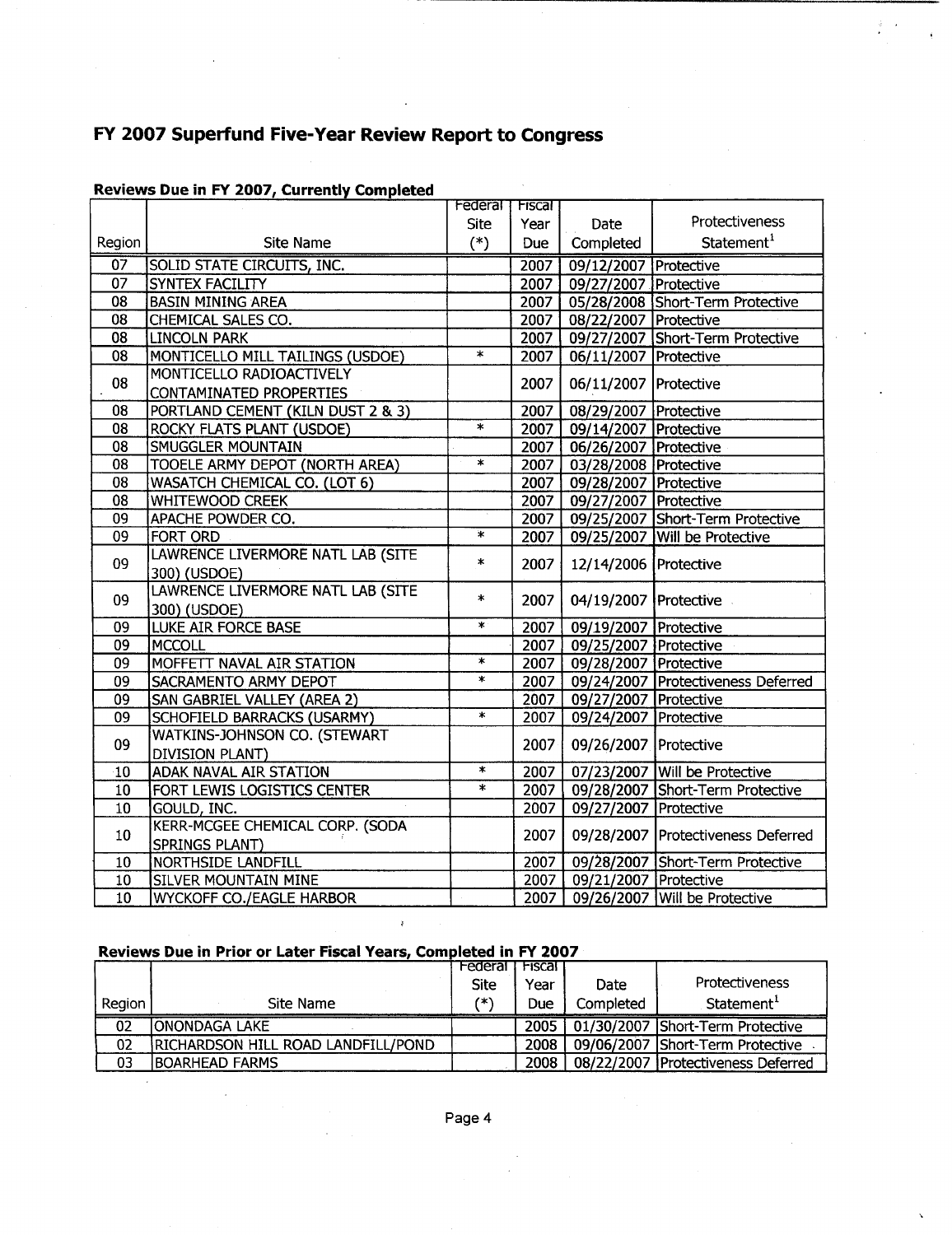|                 |                                                               | <b>Federal TFiscal</b> |      |                         | Protectiveness                       |
|-----------------|---------------------------------------------------------------|------------------------|------|-------------------------|--------------------------------------|
|                 |                                                               | Site                   | Year | Date                    |                                      |
| Region          | <b>Site Name</b>                                              | $(*)$                  | Due  | Completed               | Statement <sup>1</sup>               |
| $\overline{03}$ | <b>DIXIE CAVERNS COUNTY LANDFILL</b>                          |                        | 2006 | 09/24/2007 Protective   |                                      |
| 03              | HALBY CHEMICAL CO.                                            |                        | 2006 | 09/28/2007   Protective |                                      |
| 03              | INDIAN HEAD NAVAL SURFACE WARFARE<br><b>CENTER</b>            | $\ast$                 | 2011 | 07/26/2007   Protective |                                      |
| 03              | LANGLEY AIR FORCE BASE/NASA LANGLEY<br><b>RESEARCH CENTER</b> | $\ast$                 | 2004 | 05/01/2007 Protective   |                                      |
| 03              | LETTERKENNY ARMY DEPOT (PDO AREA)                             | $\ast$                 | 2003 | 03/12/2007 Protective   |                                      |
| 04              | OAK RIDGE RESERVATION (USDOE)                                 | $\ast$                 | 2006 |                         | 03/19/2007 Will be Protective        |
| 07              | CONSERVATION CHEMICAL CO.                                     |                        | 2005 | 09/20/2007 Protective   |                                      |
| 08              | <b>CALIFORNIA GULCH</b>                                       |                        | 2006 |                         | 09/28/2007 Will be Protective        |
| 08              | <b>GILT EDGE MINE</b>                                         |                        | 2006 | 04/10/2007 Protective   |                                      |
| 08              | LOWRY LANDFILL                                                |                        | 2006 | 02/07/2007 Protective   |                                      |
| 08              | OGDEN DEFENSE DEPOT (DLA)                                     | $\ast$                 | 2006 |                         | 07/12/2007 Short-Term Protective     |
| 08              | ROCKY MOUNTAIN ARSENAL (USARMY)                               | $\ast$                 | 2006 | 12/20/2007   Protective |                                      |
| 09              | LAWRENCE LIVERMORE NATL LAB, MAIN<br><b>SITE (USDOE)</b>      | $\ast$                 | 2008 | 08/29/2007   Protective |                                      |
| 10              | HANFORD 100-AREA (USDOE)                                      | $\ast$                 | 2006 |                         | 05/04/2007 Not Protective            |
| 10              | HANFORD 1100-AREA (USDOE)                                     | $\ast$                 | 2006 | 05/04/2007   Protective |                                      |
| 10              | HANFORD 200-AREA (USDOE)                                      | $\ast$                 | 2006 |                         | 05/04/2007   Protectiveness Deferred |
| 10              | HANFORD 300-AREA (USDOE)                                      | $\ast$                 | 2006 |                         | 05/04/2007   Not Protective          |
| 10 <sub>1</sub> | IDAHO NATIONAL ENGINEERING                                    | $\ast$                 | 2005 |                         | 12/04/2006 Protectiveness Deferred   |
|                 | LABORATORY (USDOE)                                            |                        |      |                         |                                      |
| 10              | IDAHO NATIONAL ENGINEERING                                    | $\ast$                 | 2009 | 12/21/2006   Protective |                                      |
|                 | LABORATORY (USDOE)                                            |                        |      |                         |                                      |

## Reviews Due in Prior or Later Fiscal Years, Completed in FY 2007

#### Reviews Due in FY 2007, Pending

|        |                                  | Federal     | <b>Fiscal</b> |             |                        |
|--------|----------------------------------|-------------|---------------|-------------|------------------------|
|        |                                  | <b>Site</b> | Year          | Date        | <b>Protectiveness</b>  |
| Reaion | Site Name                        | (* \        | Due           | Completed - | Statement <sup>1</sup> |
| 03     | LETTERKENNY ARMY DEPOT (SE AREA) |             | 2007          | Pending     |                        |
| 06     | ILONGHORN ARMY AMMUNITION PLANT  | ×           | 2007          | Pendina     |                        |
| 08     | lupper tenmile Creek Mining Area |             | 2007          | Pendina     |                        |

#### Reviews Due in Prior Fiscal Years, Pending

|        |                              | Federal     | Fiscal |                 |                        |
|--------|------------------------------|-------------|--------|-----------------|------------------------|
|        | $\ddot{\phantom{1}}$         | <b>Site</b> | Year   | Date            | Protectiveness         |
| Region | Site Name                    | 7*)         | Due    | Completed       | Statement <sup>1</sup> |
| 09     | <b>MODESTO GROUND WATER</b>  |             | 2005   | Pending         |                        |
|        | ICONTAMINATION               |             |        |                 |                        |
| 09     | INEWMARK GROUND WATER        |             |        | Pending<br>2001 |                        |
|        | ICONTAMINATION               |             |        |                 |                        |
| 09     | SAN FERNANDO VALLEY (AREA 2) |             | 2003   | Pending         |                        |